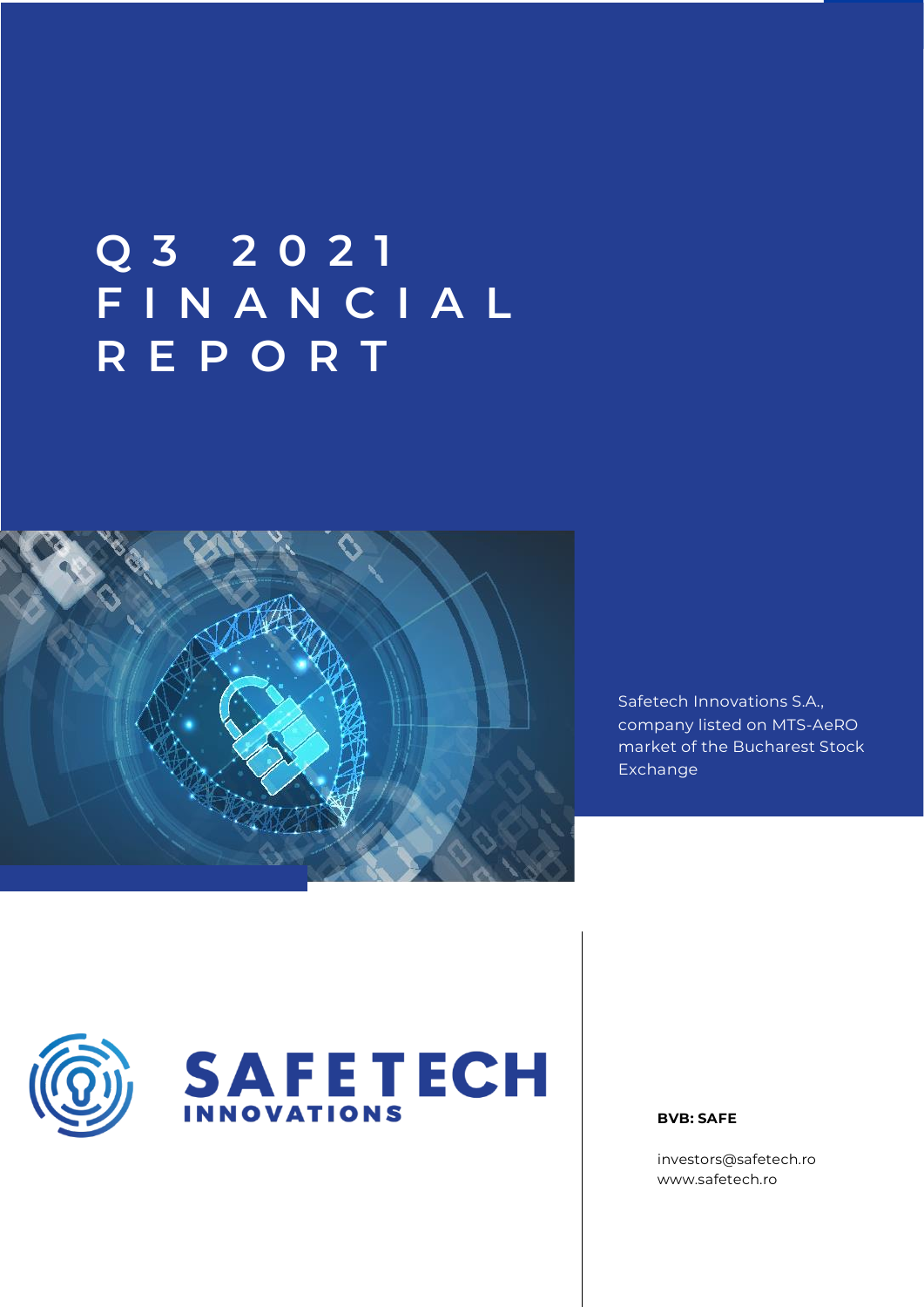# **TABLE OF CONTENTS**

| KEY EVENTS IN Q1 2021 AND AFTER CLOSING REPORTING PERIOD _________ 7 |    |
|----------------------------------------------------------------------|----|
|                                                                      |    |
|                                                                      |    |
|                                                                      |    |
|                                                                      |    |
|                                                                      | 15 |

**Disclaimer:** The financial figures presented in the descriptive part of the report that are expressed in million lei (RON) are rounded off to the nearest integer and may result in small reconciliation differences.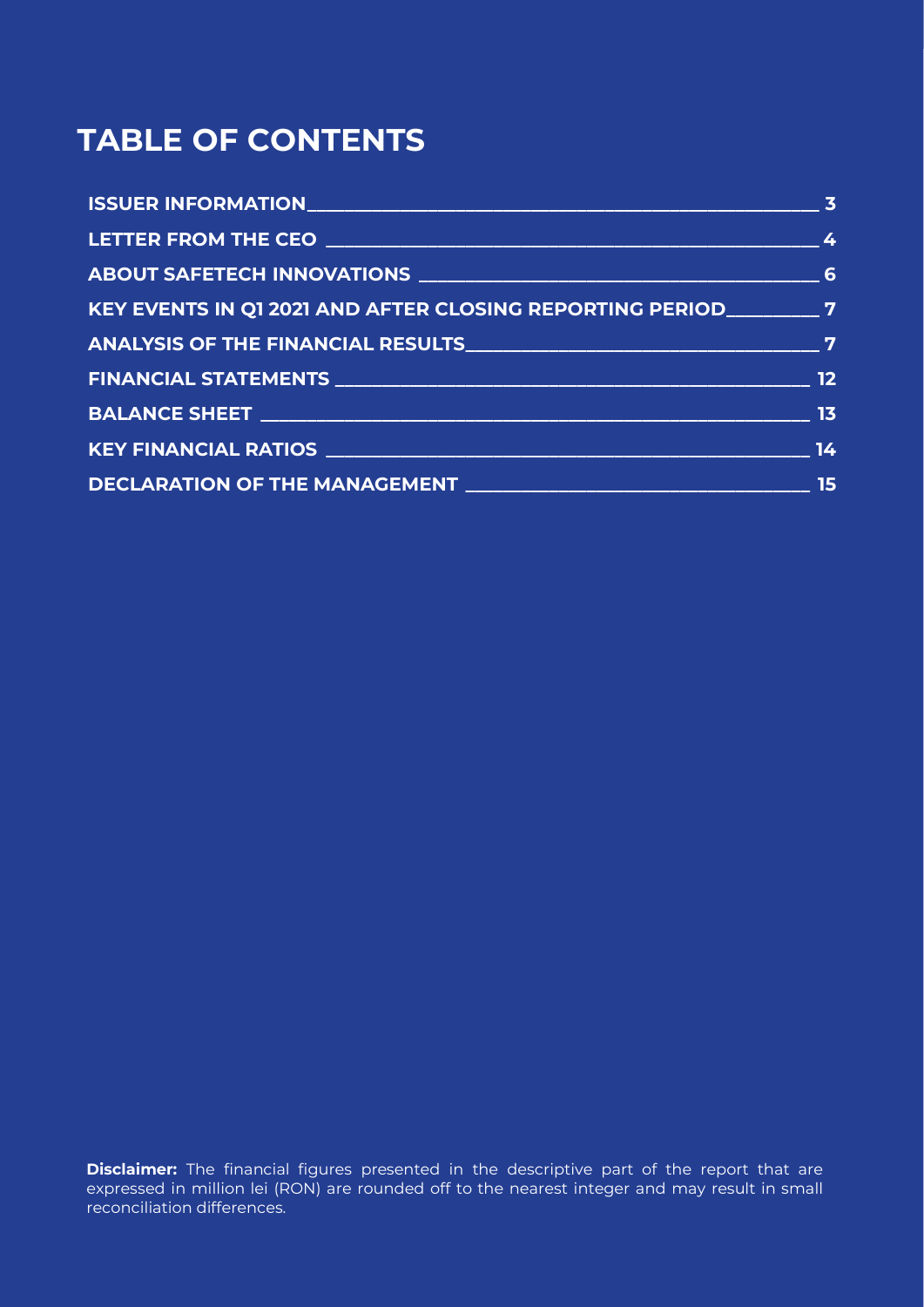

# **ISSUER INFORMATION**

### **INFORMATION ABOUT THIS FINANCIAL REPORT**

| Type of report                                 | Quarterly Report, Q3                          |  |  |
|------------------------------------------------|-----------------------------------------------|--|--|
|                                                | 9M 2021: 01.01.2021 - 30.09.2021              |  |  |
| For financial period                           | Q3 2021: 01.07.2021 - 30.09.2021              |  |  |
| Report publishing date                         | 08.11.2021                                    |  |  |
| According to                                   | Annex 13 of ASF Regulation 5/2018             |  |  |
| <b>ISSUER INFORMATION</b>                      |                                               |  |  |
| Issuer's name                                  | Safetech Innovations S.A.                     |  |  |
| Fiscal code                                    | 28239696                                      |  |  |
| Trade registry number                          | J40/3550/2011                                 |  |  |
| Registered office                              | Strada Frunzei nr. 12-14, sector 2, Bucharest |  |  |
| <b>INFORMATION ABOUT FINANCIAL INSTRUMENTS</b> |                                               |  |  |
| Subscribed and paid-up share capital           | 3,125,000 lei                                 |  |  |
| Market on which the securities are traded      | MTS AeRO Premium                              |  |  |

Total number of shares 15,625,000 shares

Symbol SAFE

### **CONTACT DETAILS FOR INVESTORS**

| Phone number | +40 31 860 21 01      |
|--------------|-----------------------|
| E-mail       | investors@safetech.ro |
| Website      | www.safetech.ro       |

The interim financial results as of September 30<sup>th</sup>, 2021 presented on the following pages are **audited.**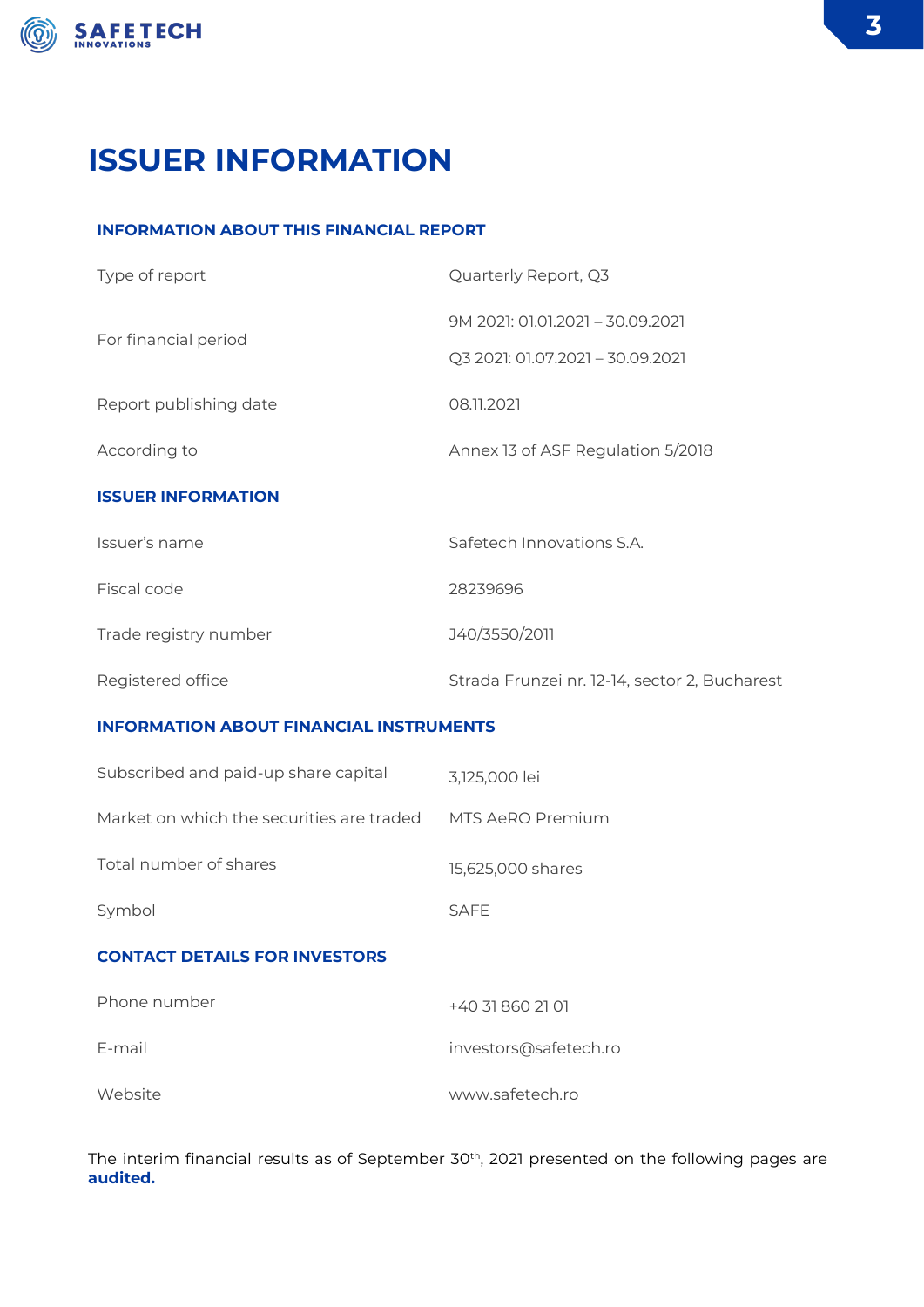

## **LETTER FROM THE CEO**

Dear Shareholders,

We are presenting to you today the results for the first 9 months of 2021: operating revenue of 19 million lei (+81% year on year increase), turnover of 13.1 million lei (53% increase yearon-year) and a net profit of 2.2 million lei (+153% increase yearon-year).

Historically, the largest turnover as well as profit was always generated in Q4 of each year, in line with the general cyclicity of the business in the IT sector. Therefore, as we target turnover of 23.5 million and a net profit of 5.7 million lei for full year, we are ready for a busy end of this year, which will bring historical results for Safetech. The premises are good, and we have already registered an uptake in requests in October 2021.



The demand for our services in Q3 2021 evolved in line with the

previous quarters, with the biggest demand being for monitoring services, maintenance and implementation of security solutions, as well as security audit and testing. The first nine months of 2021 were dynamic. We have expanded our portfolio with 16 new clients since the beginning of the year and we continue to gain more and more recurenț contracts with our existing clients.

Throughout Q3 2021, we continued our process of expanding our georgraphical footprint and reaching out to new markets through different partnerships. Currently we are in the process of building our exposure in this manner on the US, Middle East and North Africa as well as Japanese markets.

For the US market, in september 2021, we received the confirmation of activation in the SAM platform (System for Award Management), owned and operated by the Federal Government of the United States of America, thus becoming a provider of cybersecurity services and solutions for the US government agencies and contractors. The SAM platform allows the identification of suppliers based on defined criteria such as specialization, size, location, experience, ownership structure, etc. Receiving this certificate is an important step in our plan to expand our services in the US market.

Also, in October 2021, informs we concluded a Memorandum of Understanding with GreenGate Co. General Trading and Commercial Agencies – Sole Proprietorship LLC, based in Abu Dhabi, former G20 Co. General Trading and Commercial Agencies, under the patronage of His Excellency Dr. Mubarak Hamad Marzouq Alameri. This partnership offers us the opportunity to operate in an environment with cybersecurity opportunities and challenges in the MENA - Middle East & North Africa region. We are confident that the project will contribute to increasing the number of external clients resulting in an increase in turnover and profit starting with 2022.

Regarding Japan, also in October 2021, we have engaged in discussions with Japan External Trade Organization (JETRO), a Japanese government-related organization that promotes mutually beneficial trade and investment relations in order to promote Safetech and our services offering to Japanese companies. We look forward to forming even more partnerships like this in the future, in order to further increase our presence across the globe.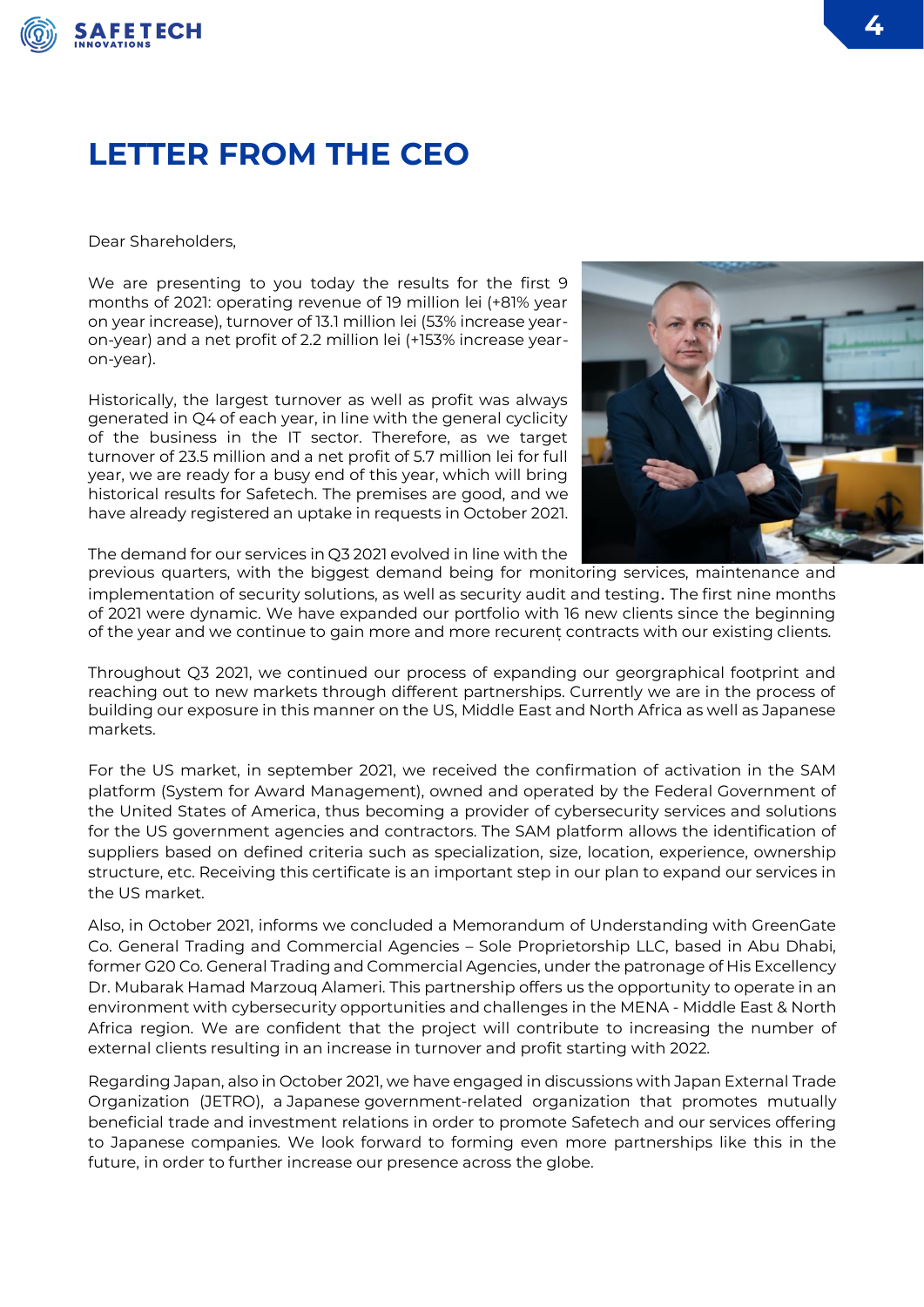

This brings me to the topic of expanding our geographical footprint through subsidiaries in UK and the USA, the step which was approved in our EGSM from July 2021, together with the approval to carry out the share capital increase operation. Last week we have received the approval from the FSA on the prospectus and consequently today, we will publish the prospectus for the share capital increase together with the calendar for the operation. As we have already informed the market through a current report, for Stage 1, the price per has been established at 10.4171 lei/share. The price includes the share nominal value (0.2 lei) and the issue premium (10.2171 lei). To purchase one new SAFE share at the above price, investors will need 15.625 preference rights with rounding off to the nearest inferior natural number.

The trading period of preference rights will run between 12 and 25 november 2021, while Stage 1 of subscriptions will take place from December 6<sup>th</sup>, until January 5<sup>th</sup>, 2022. We look forward to starting this process because we want as soon as possible to start the process of establishing a subsidiary in the UK and beginning our expansion plans. We thank you in advance for supporting us in this process and we are confident it will bring a lot of growth to Safetech's business, thus benefitting all the shareholders.

We invite you to read in more detail about Safetech's performance in the first nine months of 2021 on the following pages. In case of any questions related to our activity since the beginning of the year, be it business or on capital markets, please do not hesitate to reach out to us at **[investors@safetech.ro.](mailto:investors@safetech.ro)**

**Victor Gânsac**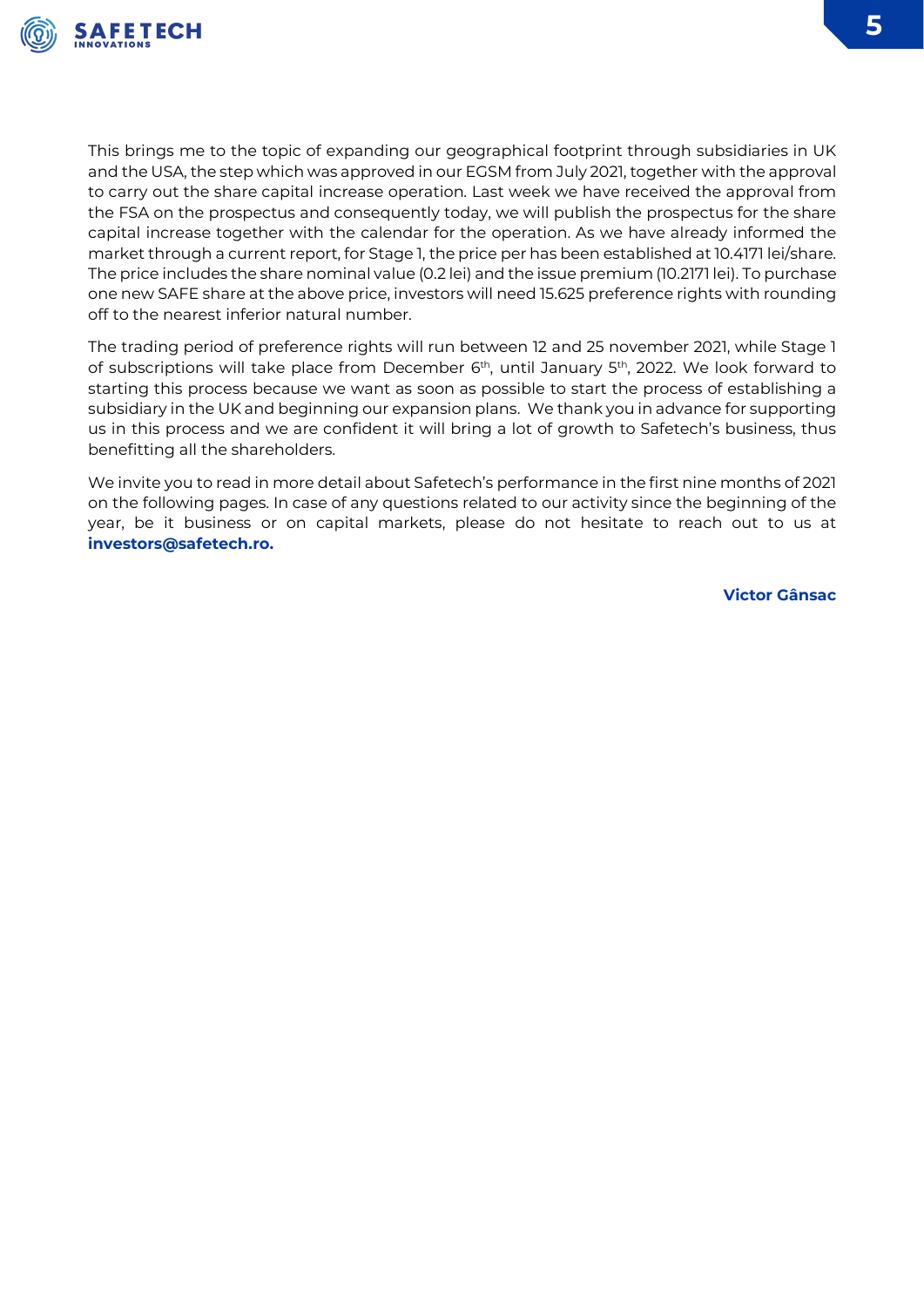

# **ABOUT SAFETECH INNOVATIONS**

Safetech Innovations is a unique company on the Romanian market, offering a complete range of cybersecurity solutions and services. Throughout its history, the company has specialized in integrating complex cybersecurity projects. Safetech's mission is to develop innovative cybersecurity services and solutions that meet the needs of any organization. Safetech's motto is to use human and cyber intelligence to help businesses thrive in uncertain times. Safetech uses applied cybersecurity information: a framework perceived as a hybrid system in which its experts combine both artificial and human intelligence, while protecting businesses, companies reputations, jobs, business prospects and providing a safer future for everyone.

Safetech Innovations is recognized, both locally and internationally, for its well-trained and certified staff, innovative research programs, as well as unique expertise and experience in solving the most complex cybersecurity issues. Safetech offers a unique solution in Romania - a "onestop shop" for cybersecurity, able to help organizations increase their resilience and solve any cybersecurity problems that can arise. Safetech engineers are competent in the field of cybersecurity and have expert skills in the following areas:

- Testing and security audits;
- Information security and risk management;
- Implementation of organizational and technical controls to address information security risks and / or compliance with applicable data protection regulations;
- Critical infrastructure security (ICS / SCADA);
- Monitoring and response to cybersecurity incidents.

Safetech Innovations had on September 30<sup>th</sup>, 2021, 48 full-time employees, an increase of 5 new employees compared to the same period of previous year.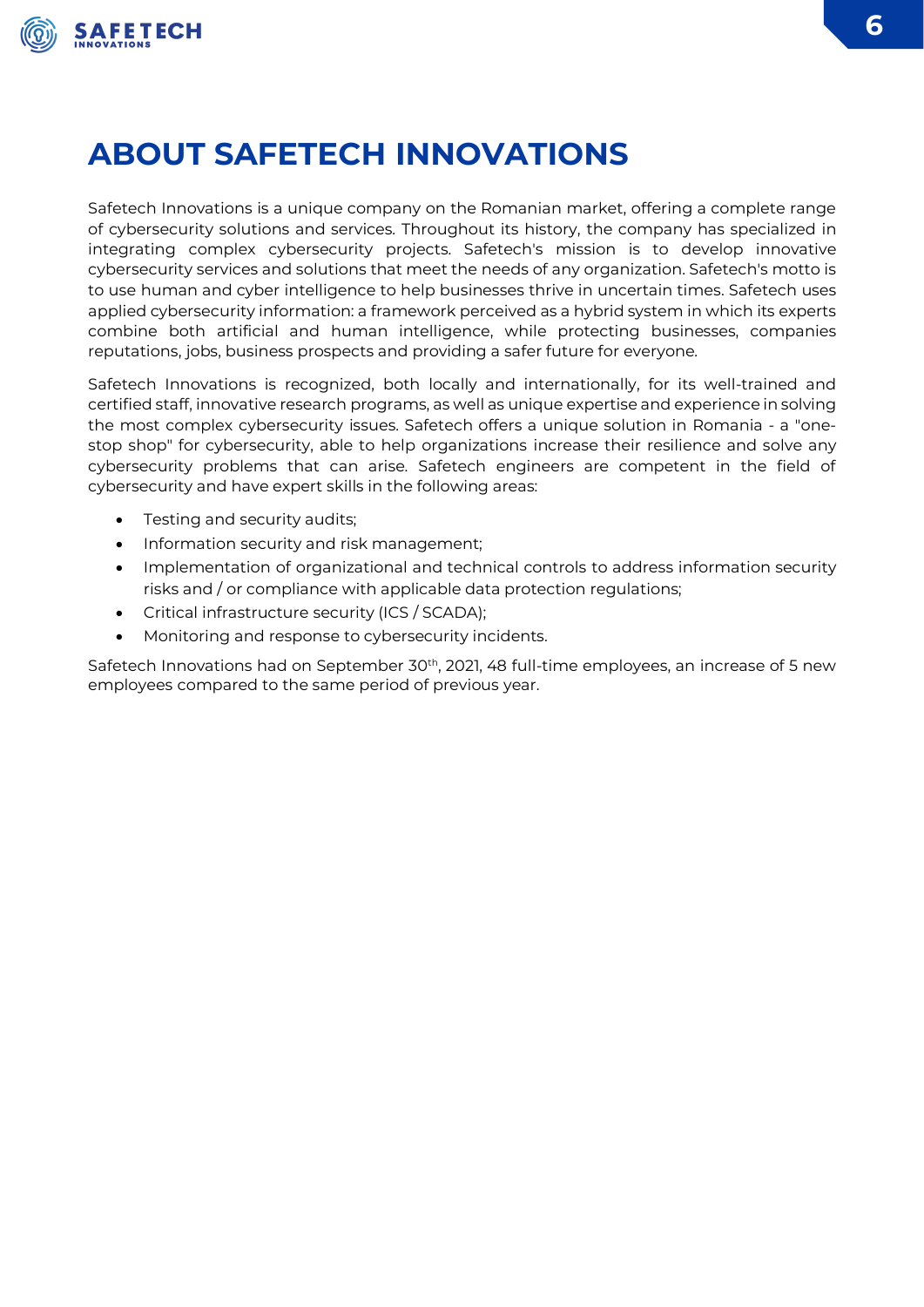

# **KEY EVENTS IN Q3 2021 AND AFTER CLOSING REPORTING PERIOD**

### **RECEIVING CIIF FROM ASF FOR SHARE CAPITAL INCREASE**

On July 17th, Safetech Innovations received the Certificate of the Registration of Financial Instruments (CIIF) from the Romanian Supervisory Authority that certifies the registration of share capital increase with 12,500,000 new shares that were issued following Resolution of the Extraordinary General Meeting of the Shareholders of Safetech Innovations from 16.04.2021. Following the registration with the Central Depository, on July 21st, the shareholders received in their trading accounts free shares, in proportion of four (4) newly issued shares for every (1) share held. Pursuant to the share capital increase, Safetech Innovations S.A.'s share capital of 3,125,000 lei is divided into 15,625,000 nominative shares with a nominal value of 0.2 lei per share.

### **SIGNIFICANT CONTRACT**

On July 22nd, Safetech Innovations signed a significant contract for the provision of cybersecurity solutions and services to an undisclosed party. The value of the addendum to the framework agreement is 520,000 EUR and the contract is due on December 5th, 2024.

### **GENERAL MEETING OF SHAREHOLDERS ON 22.07.2021**

On July 22nd, the Extraordinary General Meeting of Shareholders of Safetech Innovations took place. The legal and statutory quorum for the meeting was constituted at first convocation.

During the AGA, the shareholders have voted in favour of increasing the share capital of the Company with the amount of 200,000 RON, by issuing a maximum number of 1,000,000 new shares, each with a nominal value of 0.2 RON / share. The share capital increase is made in order to expand the issuer's activity, by establishing two new companies in the United Kingdom of Great Britain and Northern Ireland and in the United States of America, entities that will be responsible for promoting and selling Safetech Innovations solutions and services on foreign markets. The registration date for the share capital operation was 31.08.2021, ex-date 30.08.2021 and 01.09.2021 was the date when the preference rights were loaded in the shareholder's accounts. The same AGA also approved the setting up of two companies, one in UK and another one in the USA, partially owned by the Company, as an associate with an ownership of at least 67% in the share capital.

### **RECEIVING CYBERSECURITY AUDITOR ACCREDITATION**

On August 26th, Safetech Innovations received the accreditation of Cybersecurity Auditor for the essential entities, based on Law 362/2018 on ensuring a high common level of security of networks and information systems from the National Centre of Response to Cybersecurity Incidents (CERT-RO). CERT-RO is the competent authority at the national level for the network and information systems security.

Consequently, Safetech Innovations has been registered in the National Register of Cybersecurity Auditors, IDASC: QC-2B1721, with a validity period between 26.08.2021 and 25.08.2024. Moreover, 10 employees of Safetech Innovations S.A. received individually the accreditation of Cybersecurity Auditor. Following the receiving of the accreditation, the management estimates a significant increase in revenue on the audit and information security risk assessments business line.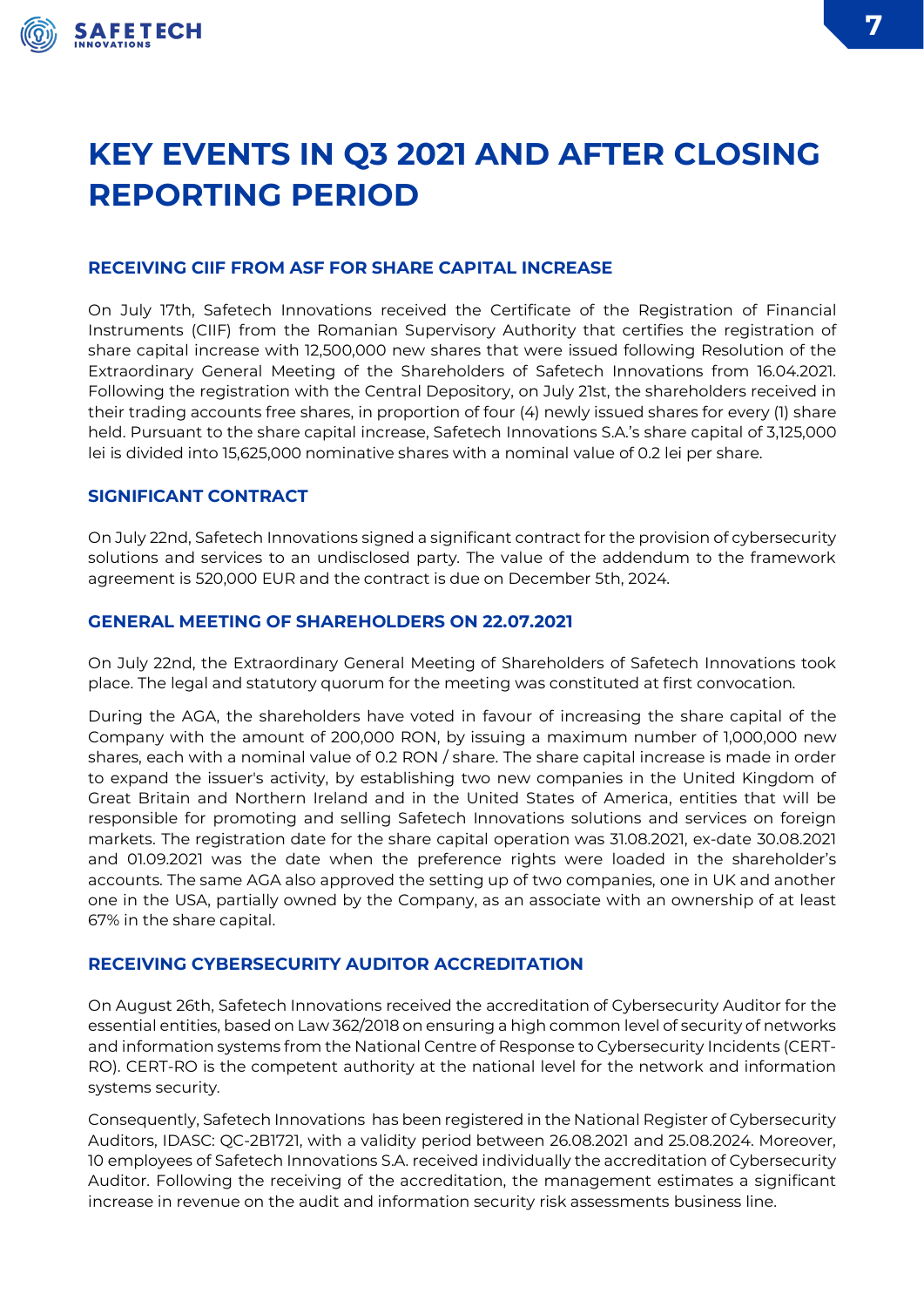

### **GAINING STATUS OF A PROVIDER FOR THE US GOVERNMENT AGENCIES AND CONTRACTORS**

On September 22nd, 2021, Safetech Innovations received confirmation of activation in the SAM platform (System for Award Management), owned and operated by the Federal Government of the United States of America, thus becoming a provider of cybersecurity services and solutions for the US government agencies and contractors. The SAM platform allows the identification of suppliers based on defined criteria such as specialization, size, location, experience, ownership structure, etc.

For the registration in the SAM platform, in August 2021, the Company updated its NCAGE code, for the identification of economic agents within the NATO Coding System (NCS), following the change of the company's name after listing on the Bucharest Stock Exchange.

### **CONCLUSION OF A MEMORANDUM OF UNDERSTANDING**

On October 7th, Safetech Innovations S.A. concluded a Memorandum of Understanding with GreenGate Co. General Trading and Commercial Agencies – Sole Proprietorship LLC, based in Abu Dhabi, former G20 Co. General Trading and Commercial Agencies, under the patronage of His Excellency Dr. Mubarak Hamad Marzouq Alameri.

The Memorandum of Understanding envisages Safetech Innovations S.A. to implement cybersecurity services and solutions to customers in the Middle East and North Africa, represented by GreenGate Co. General Trading and Commercial Agencies. Moreover, under the Memorandum of Understanding, Safetech Innovations S.A agreed to initiate, manage, and build relationships with government agencies, ministries or companies in the United Arab Emirates together with GreenGate Co. General Trading and Commercial Agencies.

### **SHARE CAPITAL INCREASE - ESTABLISHMENT OF THE PRICE PER SHARE**

On September 21st, Safetech Innovations has announced the establishment of the subscription price for newly shares issued within the share capital increase operation, approved by the Extraordinary General Meeting of Shareholders ("EGMS") held on 19.07.2021.

Therofere, the price per share on which the holders of the preference rights will be able to subscribe in Stage 1 of the share capital increase has been established at 10.4171 lei /share. The price was calculated as the weighted average trading price calculated for the last 30 days prior to the date of submission of the offer prospectus for approval by ASF, to which a 25% discount is applied. To subscribe a new share, 15.625 SAFER01 preference rights are required, with rounding off to the nearest inferior natural number.

The newly issued shares that remained unsubscribed at the stage of exercising the preference rights, will be offered to a maximum number of 149 investors in Stage 2 at a price of 10.9380 lei /share.

Below the investors can find the detailed timeline for the share capital increase operation, as approved by the ASF.

| Event                                             | <b>Date</b>                                                  |
|---------------------------------------------------|--------------------------------------------------------------|
| Trading of preference rights SAFER01              | 12.11.2021 - 25.11.2021                                      |
| Stage 1: subscriptions based on preference rights | $06.12.2021 - 05.01.2022$                                    |
| Stage 2: private placement for remaining shares   | 19.01.2022 - 02.02.2022, with the<br>option of a pre-closing |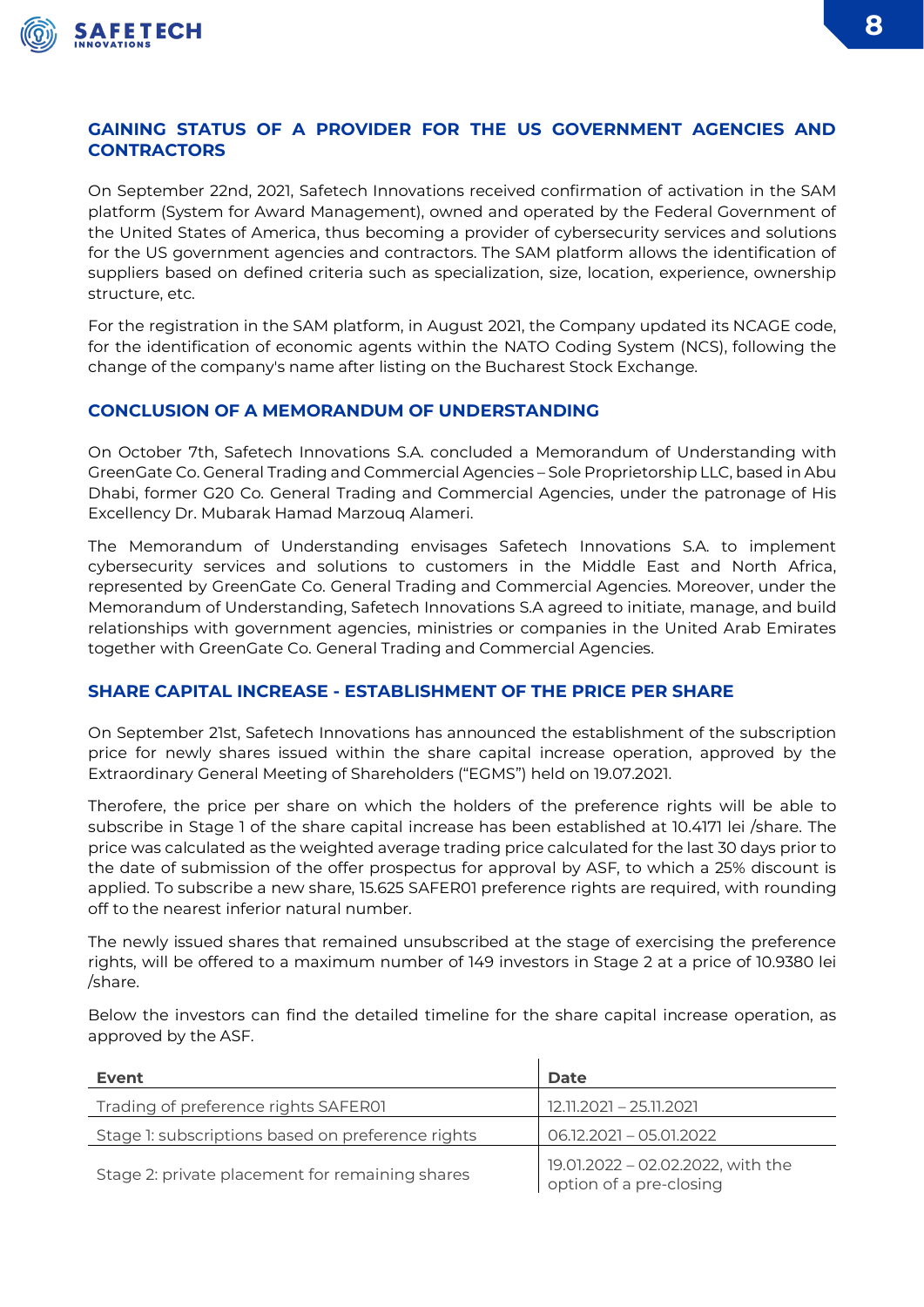

# **ANALYSIS OF THE FINANCIAL RESULTS**

#### **P&L ANALYSIS**

In the first 9 months of 2021, Safetech generated operating revenue of 19 million lei, an 81% increase compared to the same period of last year. The turnover amounted to 13.1 million lei, a 53% increase driven by an increased demand for monitoring, security maintenance and solution implementation as well as audits and security testing. Cybersecurity services contributed to 52% of the total turnover, cybersecurity solutions implementation with 47% while the sale of goods equalled to 1% of the total turnover. The increase in the turnover has been driven by contracts from existing clients but also by the sales generated to new clients and is primarily represented by the recurring contracts, signed for medium-term (on average 3 years). Since the beginning of this year, Safetech Innovations gained 16 new clients, from both Romania and abroad.

The item "Income from the production of intangible and tangible fixed assets" represents investments in intangible assets made from European funds and the company's funds, more specifically the development of Safetech's own product, which will be put into operation at the conclusion of the project, respectively June 2023. This position grew 237% in first nine months of 2021 compared to the same period of last year due to the new EU grant project accessed by Safetech Innovations in June 2020, with a 3-year implementation period. The project is for "Center of Excellence for Cybersecurity and Critical Infrastructure Resilience (SafePIC)" and it aims to increase Safetech's CERT response capacity to cybersecurity attacks and incidents.

Other operating income increased marginally, by 1%. Major share of these revenues represents the investment subsidies transferred to income, corresponding to the registered amortization of the own solution (non-reimbursable funds project, completed in 2019).

Other operating expenses grew marginally slower than the revenues, increasing 75% compared to the same period of 2020, with material expenses and personnel expenses being the key contributors. Material expenses increased by 98%, reaching 5.7 million lei. These expenses are directly linked to the turnover, as they include the cybersecurity solutions that are resold by Safetech, together with the added value generated by Safetech teams. There is also a proportion of material expenses that include the acquisitions made withing the EU funds project.

Personnel expenses increase 34% year-on-year, reaching 5.6 million lei in costs for the first nine months of 2021. The increase in these expenses is the result of growing the team with 5 new full time employees, from 43 FTE as of 30.09.2020, to 48 FTE as of 30.09.2021. Moreover, as part of standard policy to remain competitive employer, the company has increased the salaries during 2021 in order to retain the best talent, thus further impacting the personnel expenses.

Other operating expenses, which mainly include expenses with subcontractors and service providers, rental expenses, insurance as well as expenses with telecommunications (telephone, internet), increased by 95% reaching 2.7 million lei as a direct result of increasing the size of the business compared to the same period of last year. Part of the expenses included in this category also includes the expenses covered under the EU funding project.

Depreciation and amortization had the most significant increase compared to same period of last year, of 233%, reaching 2.1 million lei for first nine months of 2021. This increase is also directly linked to the EU R&D project, which has a development component of acquisition of fixed assets necessary to carry out the activity with the aim of increasing the company's competitiveness (servers, laptops, furniture, monitors, but also solution for automatization of processes). These items were purchased and put into operation in 2021. Being fixed assets, their cost is covered under the monthly depreciation.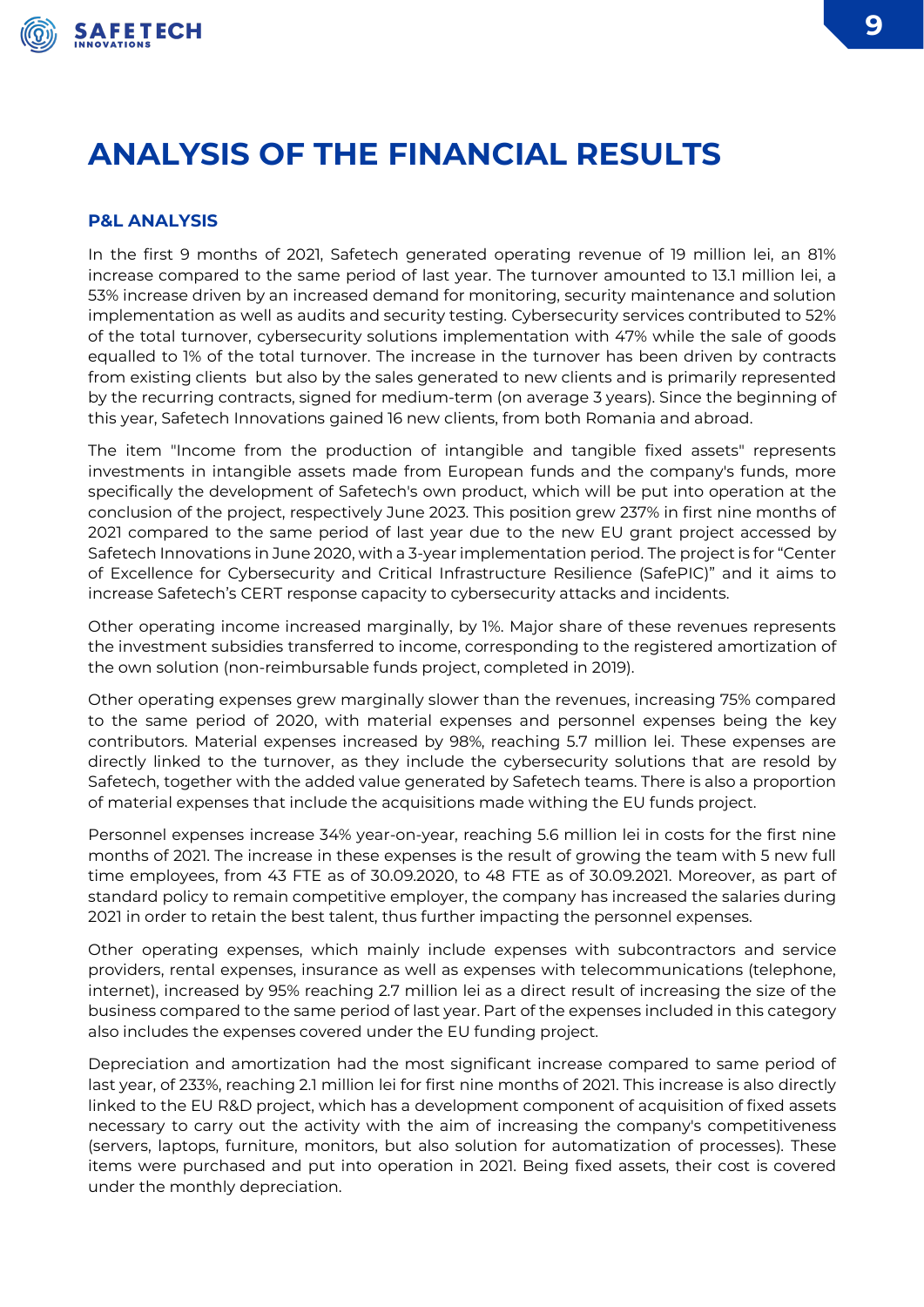

Safetech Innovations ended first nine months of 2021 with an operating result of 2.8 million lei, an increase of 129% compared to the same period of 2020. Financial income reached 7.5K lei, while financial expenses decreased 59%, reaching 68K lei due to the company repaying some of its existing bank debt at the end of 2020. As the financial result improved 60%, the gross result reached 2.8 million lei, a 155% year-on-year increase. The taxes due increased 162%, in line with the increase of the gross result reaching 519K lei, resulting in the bottom line of 2.2 million lei, a 153% increase year-on-year.

| <b>PROFIT &amp; LOSS STATEMENT (LEI)</b> | <b>9M 2020</b> | <b>9M 2021</b> | ∆%   |
|------------------------------------------|----------------|----------------|------|
| Operating revenue                        | 10,508,141     | 19,042,898     | 81%  |
| Operating expenses                       | 9,270,585      | 16,214,369     | 75%  |
| Operating result                         | 1,237,556      | 2,828,529      | 129% |
| Financial result                         | (150, 702)     | (60, 103)      | 60%  |
| Gross result                             | 1,086,854      | 2,768,426      | 155% |
| <b>Net result</b>                        | 888,735        | 2,249,028      | 153% |

### **BALANCE SHEET ANALYSIS**

Total assets reached 28.1 million lei, a moderate 19% increase driven by a 144% increase (8.1 million lei) in fixed assets but offset by a 20% decrease (3.5 million lei) in current assets.

Fixed assets increased in the first nine months of 2021 144%, reaching 13.7 million lei, driven by 129% increase (6.6 million lei) in intangible assets put into operation and in progress and 315% increase (1.5 million lei) in tangible asset. The increase in intangible assets is directly related to the SafePIC project. In accordance with the accounting legislation in force, these expenses are recorded as intangible assets in progress and represents the stage of implementation of the company's own product.

The current assets decreased 20%, reaching 14.3 million lei, primarily due to 25% decrease in the receivables, respectively of the non-reimbursable amounts that were used within the SafePic project. The trade receivables increased 27% as a direct result of growing scale of the business, while other receivables decreased 34%. Other receivables represent the amounts that are still to be collected under the non-reimbursable funds project. Cash and cash equivalents increased 65% compared to the situation as of same period of last year, however quarter on quarter, the cash position has decreased with 0.8 million lei. This capital was used for the carrying out of the nonreimbursable funds project. This amount will be collected after the submission and the approval of the reimbursement request to the relevant agencies.

Total liabilities decreased by 9%, approximately 2 million lei, reaching 20.1 million lei as of 30.09.2021. Total liabilities also include the non-reimbursable amounts related to the SafePic project (they are accounted as income in advance) and are reduced by the monthly amortization associated with the tangible and intangible investments made. The current liabilities decreased by 12%, driven primarily by a 55% decrease in the bank debt, which was slightly below 1 million lei as of September 30<sup>th</sup>, 2021. On the other hand, other short-term debt increased by 25%, reaching 3.9 million lei. Other short-term debt represents the advance received from the non-reimbursable funding project for which the justification is submitted 90 days from the receipt of the amount, the obligations towards the state budget (VAT, salary taxes, profit tax) and the net salaries due for the month of September.

Income in advance decreased slightly, with 7%, reaching 14,4 million lei. The income in advance is primarily represents the income from subsidies – reflecting the EU grant receipt, received in June 2020.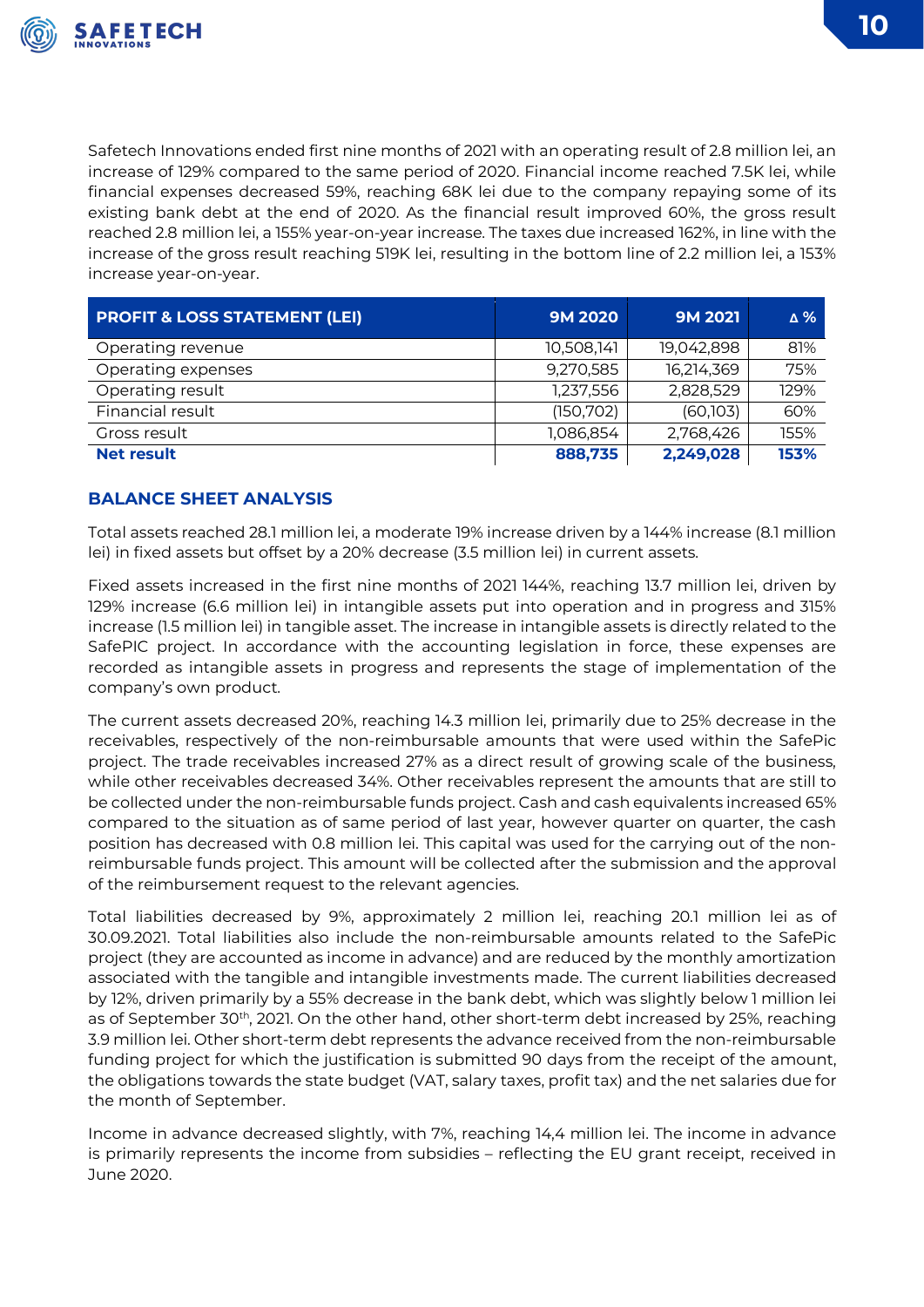

Equity grew 459% because of significant increases in subscribed and paid-in capital (+525%), share premiums (+100%) and legal reserves (+156,150%) – all due to the booking of the capital raised during private placement for SAFE shares which took place in October 2020, ahead of the company's listing on AeRO market as well as the capitalization of part of the 2020 profits, which was registered in July 2021.

| <b>BALANCE SHEET (LEI)</b>          | <b>9M 2020</b> | <b>9M 2021</b> | ∆%     |
|-------------------------------------|----------------|----------------|--------|
| Fixed assets                        | 5,603,868      | 13,678,463     | 144%   |
| Current assets                      | 17,760,805     | 14,280,588     | $-20%$ |
| Prepaid expenses                    | 136,822        | 109,662        | $-20%$ |
| <b>Total assets</b>                 | 23,501,495     | 28,068,713     | 19%    |
| <b>Current liabilities</b>          | 6,420,562      | 5,647,766      | $-12%$ |
| Non-current liabilities             | 90,200         | 50,881         | $-44%$ |
| Income in advance                   | 15,572,136     | 14,436,058     | $-7%$  |
| <b>Total liabilities</b>            | 22,082,898     | 20,134,705     | $-9%$  |
| Equity                              | 1,418,597      | 7,934,008      | 459%   |
| <b>Total equity and liabilities</b> | 23,501,495     | 28,068,713     | 19%    |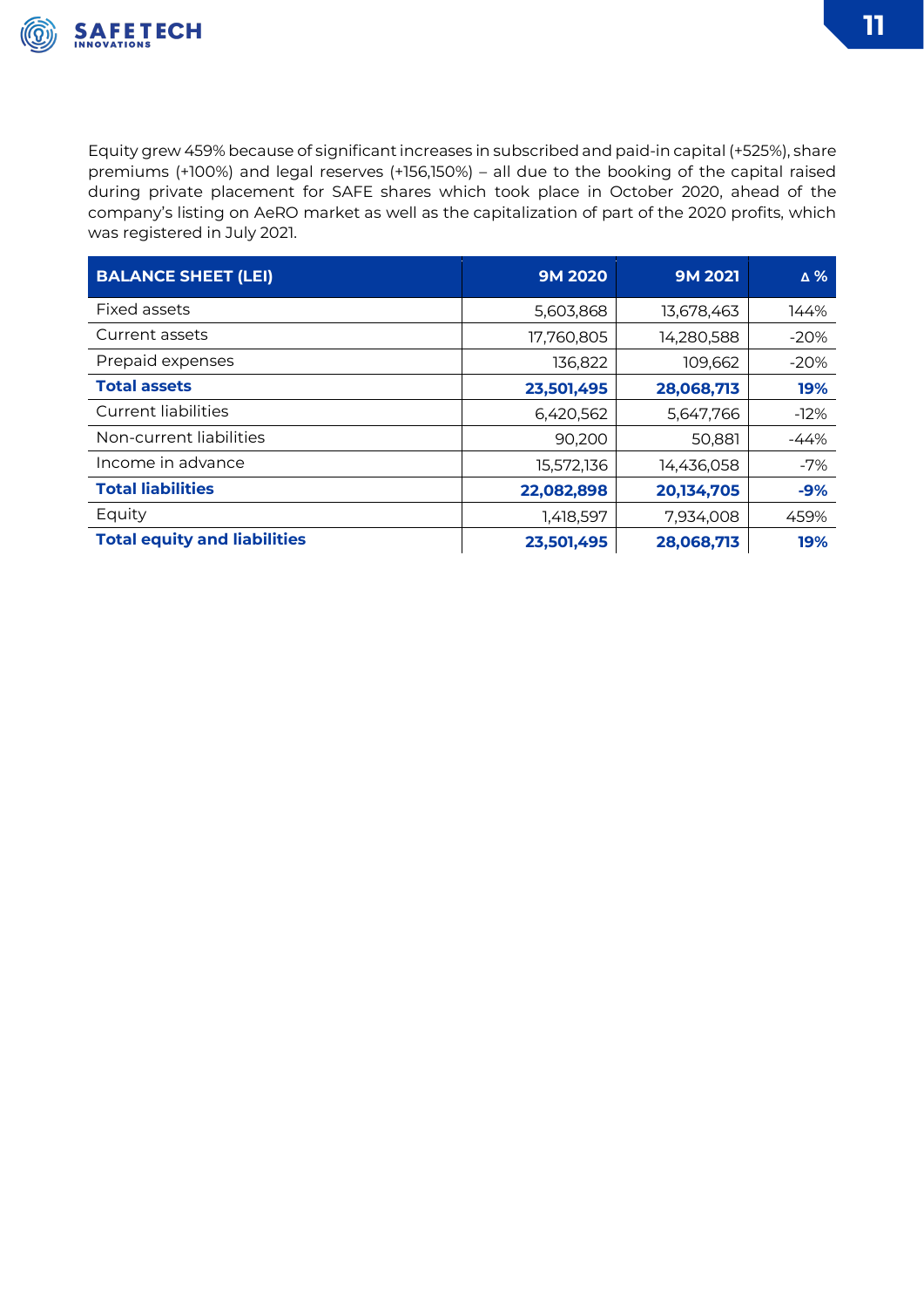

# **FINANCIAL STATEMENTS**

| <b>PROFIT &amp; LOSS STATEMENT (LEI)</b>                              | 30/09/2020 | 30/09/2021 | △%     |
|-----------------------------------------------------------------------|------------|------------|--------|
| <b>Operating revenue, of which:</b>                                   | 10,508,141 | 19,042,898 | 81%    |
| Turnover                                                              | 8,548,201  | 13,095,383 | 53%    |
| Income from the production of intangible<br>and tangible fixed assets | 1,680,844  | 5,665,928  | 237%   |
| Other operating revenue                                               | 279,096    | 281,587    | 1%     |
| <b>Operating expenses, of which:</b>                                  | 9,270,585  | 16,214,369 | 75%    |
| Material expenses                                                     | 2,867,081  | 5,678,709  | 98%    |
| Other material expenses                                               | 27,757     | 33,827     | 22%    |
| Costs of water and energy                                             | 41,164     | 44,755     | 9%     |
| Cost of goods                                                         | 166,167    | 97,270     | $-41%$ |
| Personnel expenses                                                    | 4,169,913  | 5,589,925  | 34%    |
| Depreciation and amortization                                         | 631,186    | 2,103,441  | 233%   |
| Other operating expenses                                              | 1,367,317  | 2,666,442  | 95%    |
| <b>Operating result</b>                                               | 1,237,556  | 2,828,529  | 129%   |
| Financial income                                                      | 12,392     | 7,479      | $-40%$ |
| Financial expenses                                                    | 163,094    | 67,582     | -59%   |
| <b>Financial result</b>                                               | (150, 702) | (60, 103)  | 60%    |
| Total revenues                                                        | 10,520,533 | 19,050,377 | 81%    |
| Total expenses                                                        | 9,433,679  | 16,281,951 | 73%    |
| <b>Gross result</b>                                                   | 1,086,854  | 2,768,426  | 155%   |
| Income tax                                                            | 198,119    | 519,398    | 162%   |
| <b>Net result</b>                                                     | 888,735    | 2,249,028  | 153%   |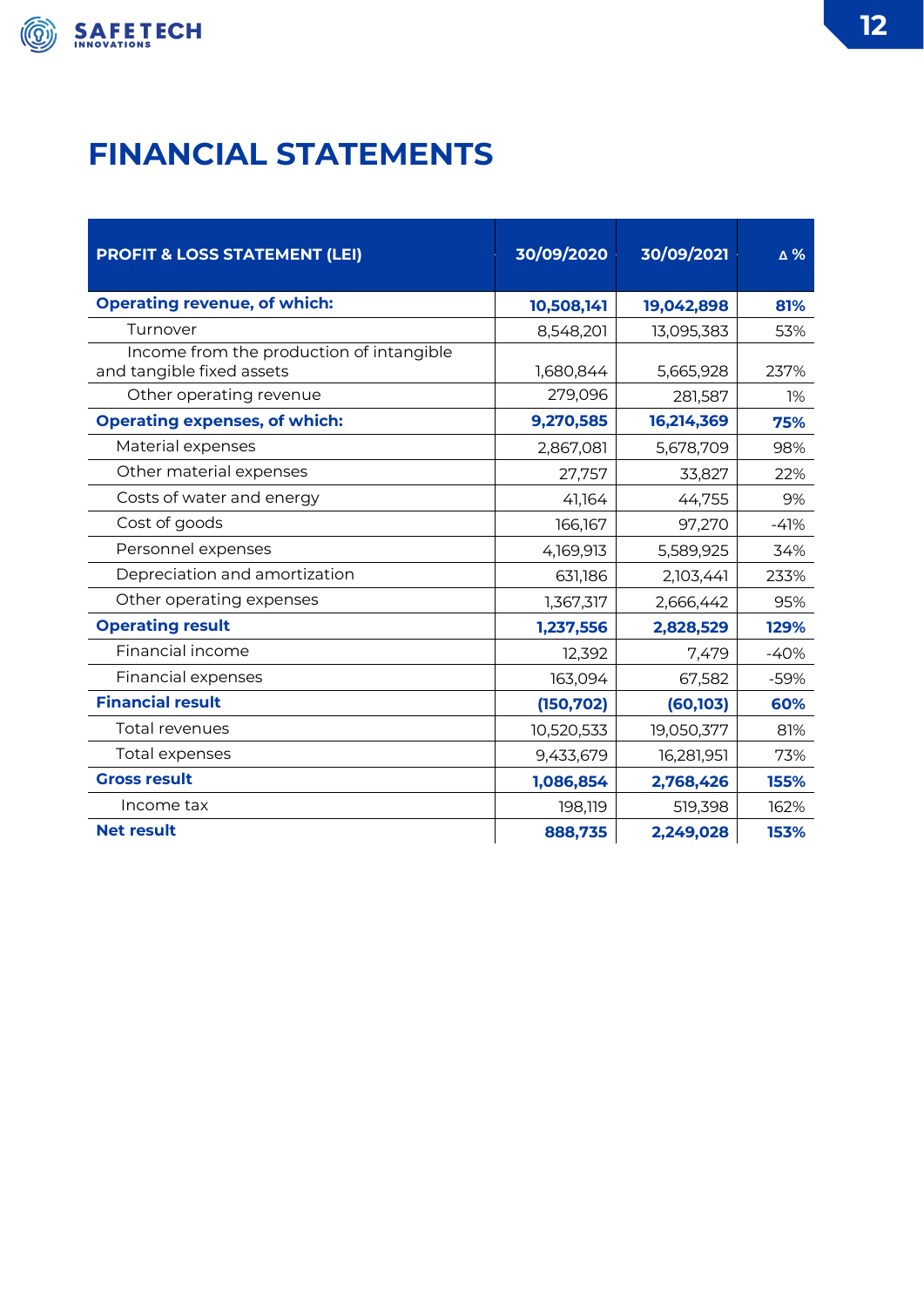

# **BALANCE SHEET**

| <b>BALANCE SHEET (LEI)</b>            | 30/09/2020    | 30/09/2021 | Δ%      |
|---------------------------------------|---------------|------------|---------|
| <b>Fixed Assets, of which:</b>        | 5,603,868     | 13,678,463 | 144%    |
| Intangible assets                     | 5,132,328     | 11,728,255 | 129%    |
| Tangible assets                       | 468,990       | 1,947,658  | 315%    |
| <b>Financial assets</b>               | 2,550         | 2,550      | 0%      |
| <b>Current Assets, of which</b>       | 17,760,805    | 14,280,588 | $-20%$  |
| Inventories                           | 133,481       | 180,497    | 35%     |
| Receivables                           | 16,533,145    | 12,445,669 | $-25%$  |
| Trade receivables                     | 2,400,705     | 3,050,887  | 27%     |
| Receivables with affiliated entities  | 89,309        | 0          | $-100%$ |
| Other receivables                     | 14,221,749,00 | 9,394,782  | -34%    |
| Cash and cash equivalents             | 1,004,870     | 1,654,422  | 65%     |
| <b>Pre-paid expenses</b>              | 136,822       | 109,662    | $-20%$  |
| <b>Total assets</b>                   | 23,501,495    | 28,068,713 | 19%     |
| <b>Current liabilities, of which:</b> | 6,420,562     | 5,647,766  | $-12%$  |
| Payables to suppliers                 | 658,991       | 668,611    | 1%      |
| Bank debt                             | 2,227,296     | 995,248    | $-55%$  |
| Debt to shareholder                   | 216,149       | O          | $-100%$ |
| Financial leasing                     | 132,946       | 40,751     | $-69%$  |
| Other short-term debt                 | 3,185,180     | 3,943,155  | 24%     |
| Non-current liabilities, of which:    | 90,200        | 50,881     | $-44%$  |
| Financial leasing >1 year             | 90,200        | 50,881     | $-44%$  |
| Income in advance, of which:          | 15,572,136    | 14,436,058 | $-7%$   |
| Income from subsidies                 | 15,481,645    | 14,343,446 | $-7%$   |
| <b>Total liabilities</b>              | 22,082,898    | 20,134,705 | $-9%$   |
| <b>Equity, of which:</b>              | 1,418,597     | 7,934,008  | 459%    |
| Subscribed and paid-up share capital  | 500,000       | 3,125,000  | 525%    |
| Share premium                         | 0             | 2,375,000  | 100%    |
| Legal reserves                        | 80            | 125,000    | 156150% |
| Other reserves                        | 29,782        | 29,782     | 0%      |
| Retained earnings                     | 0             | 30,198     | 100%    |
| Profit/(loss) for the period          | 888,735       | 2,249,028  | 153%    |
| <b>Total equity and debt</b>          | 23,501,495    | 28,068,713 | 19%     |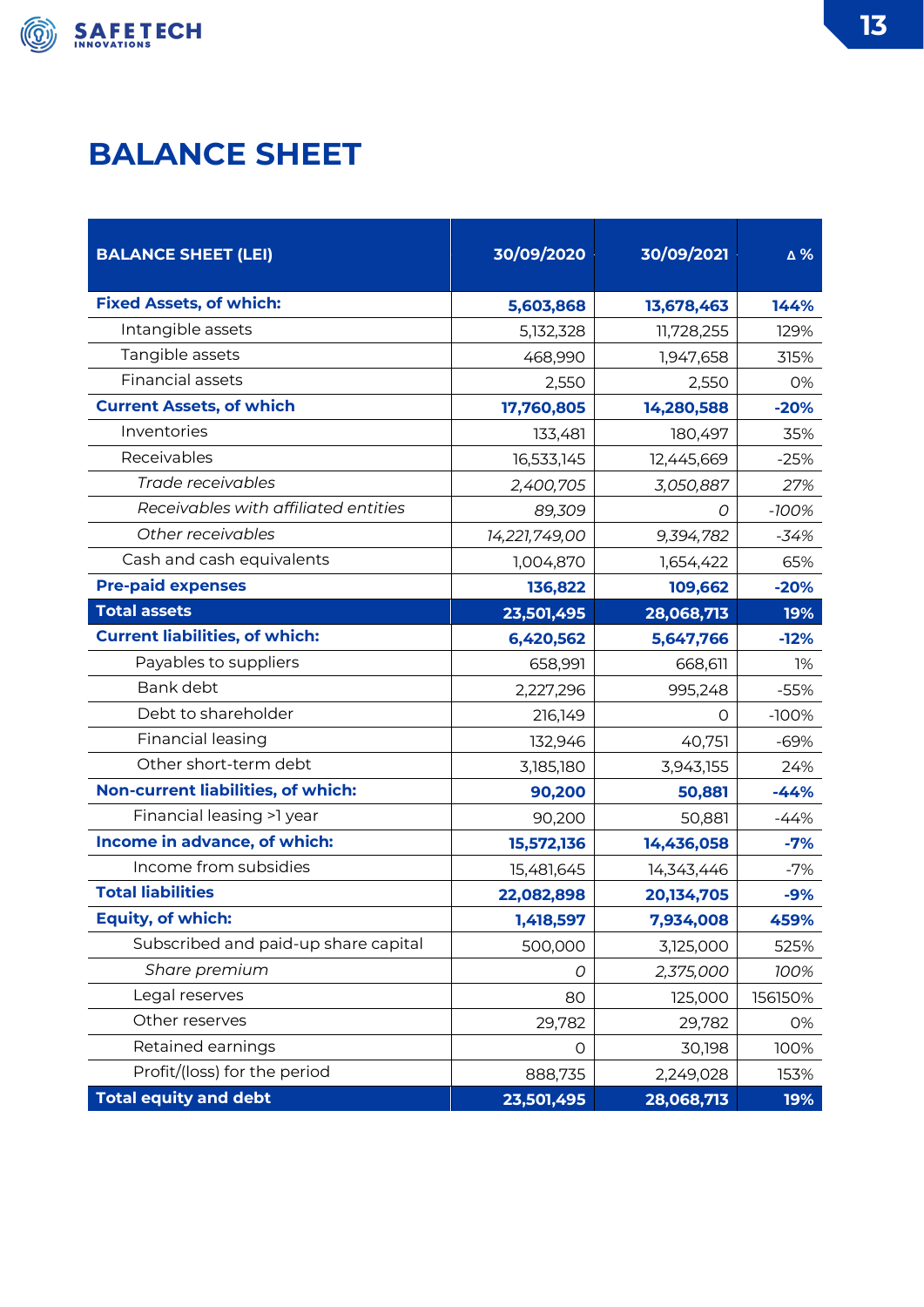

# **KEY FINANCIAL RATIOS**

### **Current ration as of 30.09.2021**

Current assets 14,280,588 **= 2.53** Current liabilities 5,647,766

### **Debt to equity ratio as of 30.09.2021**

| Borrowed capital |              | 50,881    |              |           |
|------------------|--------------|-----------|--------------|-----------|
| Equity           | $\times$ 100 | 7,934,008 | x 100        | $= 0.64%$ |
| Borrowed capital |              | 50,881    |              |           |
| Employed capital | $\times$ 100 | 7,984,889 | $\times$ 100 | $= 0.64%$ |
|                  |              |           |              |           |

*Borrowed capital = Credits over 1 year Employed capital = borrowed capital + equity*

#### **Fixed asset turnover as of 30.09.2021**

| Turnover     | 13.095.383 |          |
|--------------|------------|----------|
| Fixed assets | 13,678,463 | $= 0.96$ |